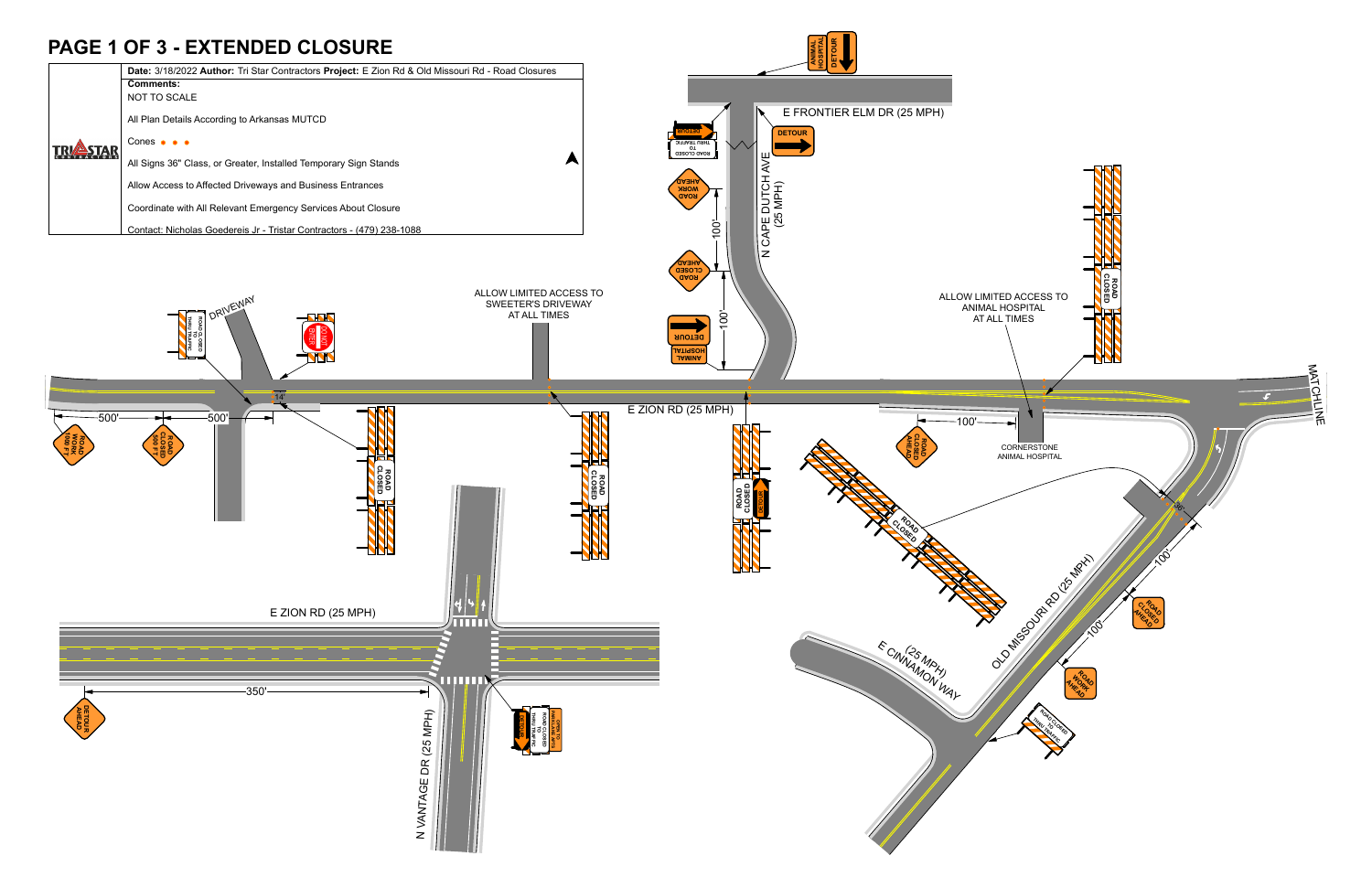| <b>ASTAR</b> | Date: 3/18/2022 Author: Tri Star Contractors Project: E Zion Rd & Old Missouri Rd - Road Closures |
|--------------|---------------------------------------------------------------------------------------------------|
|              | <b>Comments:</b>                                                                                  |
|              | NOT TO SCALE                                                                                      |
|              | All Plan Details According to Arkansas MUTCD                                                      |
|              | Cones $\bullet \bullet \bullet$                                                                   |
|              | All Signs 36" Class, or Greater, Installed Temporary Sign Stands                                  |
|              | Allow Access to Affected Driveways and Business Entrances                                         |
|              | Coordinate with All Relevant Emergency Services About Closure                                     |
|              | Contact: Nicholas Goedereis Jr - Tristar Contractors - (479) 238-1088                             |

ay<br>Ro **COSED** 



## **PAGE 2 OF 3 - EXTENDED CLOSURE**